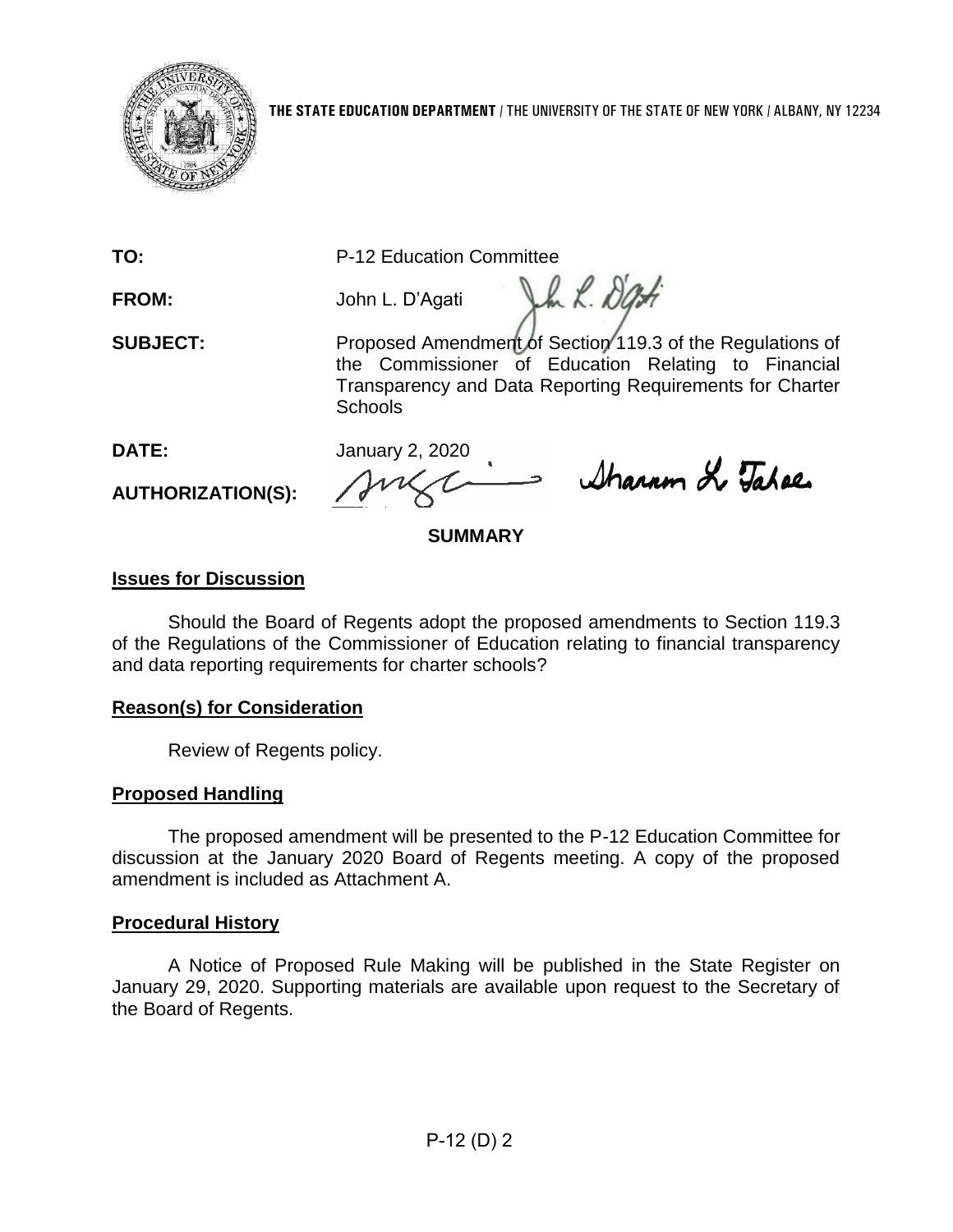#### **Background Information**

The Every Student Succeeds Act (ESSA) requires that every school district and charter school will be required to submit a financial transparency report for inclusion in its report card that provides "the per-pupil expenditures of Federal, State, and local funds, including actual personnel expenditures and actual non-personnel expenditures of Federal, State, and local funds, disaggregated by source of funds." The United States Education Department has provided states with significant flexibility to develop these reports in a way that meets the individual needs of the state. As a result, every school district and charter school in New York State will report per pupil expenditures, disaggregated for each school, pursuant to the regulations and guidelines developed by the New York State Education Department (Department).

This requirement under ESSA will provide important opportunities for school districts, parents, taxpayers, the State, and other stakeholders to cultivate a better understanding of school finances and help spur local discussions about transparency, equity, accountability, confirmation of best practices, and opportunities for improvements in financial management and educational programming.

Over the past two years, the Department has undertaken a rigorous approach of outreach to stakeholders—including independent and network charter schools, charter support and advocacy organizations, charter school authorizers, and auditing and backoffice financial support organizations working with charter schools—to develop a report template. The Department will continue to work with charter school stakeholders such as those listed above to develop charter-specific uniform guidance for submitting expenditure data.

The fiscal transparency report for charter schools will closely mirror the report for school districts, with changes made to ensure that the charter context is considered. Similar to the report for school districts, the report for charter schools will be divided into multiple sections that will provide the required expenditure data as well as important contextual information that will inform the reader of the charter school's financial and student needs. Additional details on the report will be provided in the Regents Item regarding regulatory changes to ESSA Fiscal Transparency reporting for school districts, also presented at the January 2020 Board of Regents meeting.

Charter schools will submit school-level expenditure data to the Department, pursuant to Commissioner's Regulation Section 170.14, through the ESSA Fiscal Transparency Portal commencing on November 1, 2020 (using 2019-2020 school year data) and each November 1 thereafter (using the preceding school year's data). Similar to the approach being taken with school districts, the charter school expenditure data will be combined with other contextual information already collected by the Department into a report that will be available in 2021 and thereafter.

Education Law §2857(2) requires that a public charter school submit to the charter entity and to the Board of Regents an annual report by the first day of August of each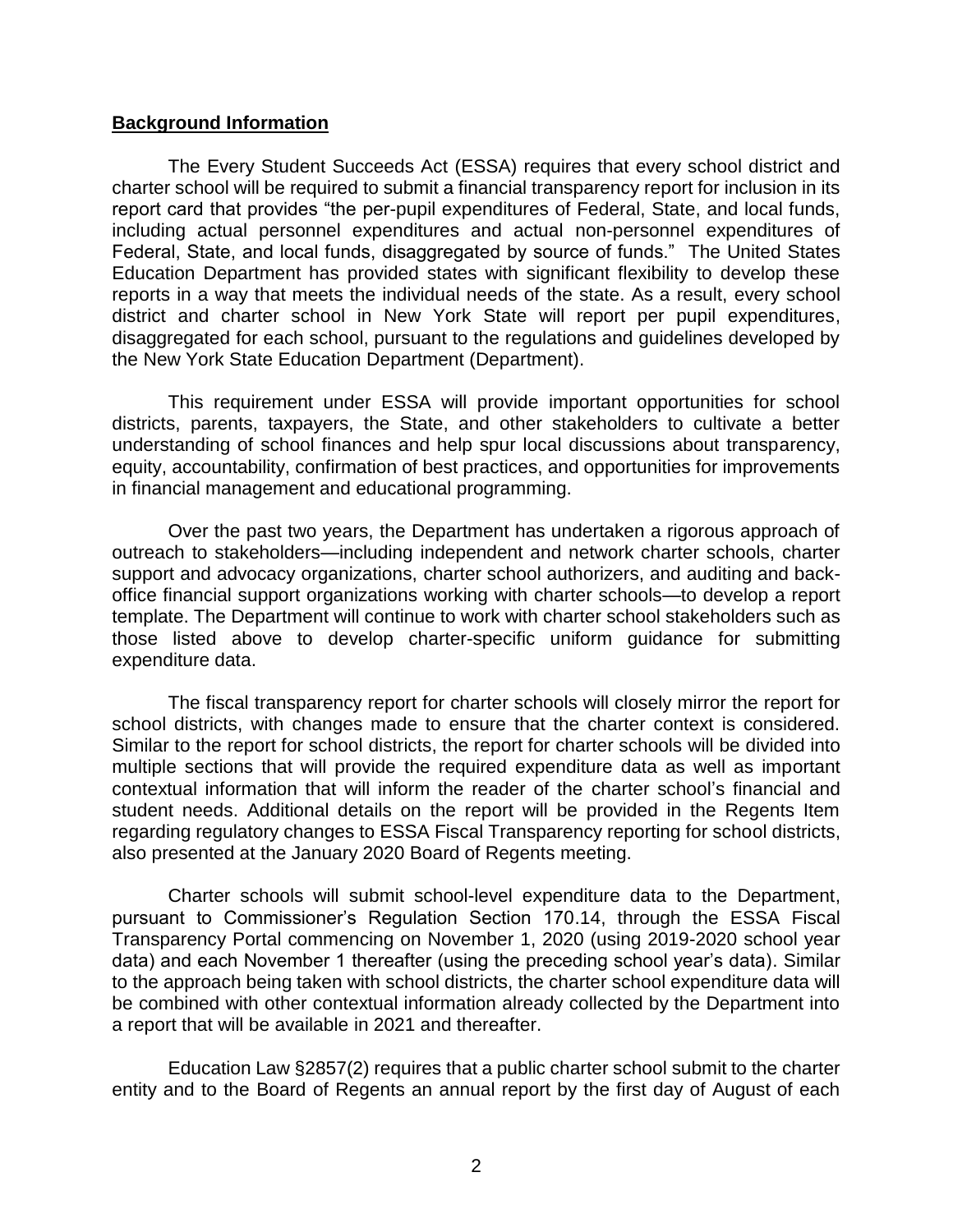year for the preceding school year. The annual report must be made publicly available by the school, must be posted on the school's website, must include certain components, and must be in the form prescribed by the Commissioner. In 2000, the Board of Regents promulgated data reporting regulations to address the requirements set forth in Section 2857(2). In 2003, the Board of Regents voted to amend the regulations to provide additional clarification, and to update the reporting requirements to conform with the provisions of the No Child Left Behind (NCLB) Act of 2001 relating to school/district accountability and data and reporting requirements. No additional updates have been made since the 2003 amendments.

Due to changes in the reporting requirements and templates issued by NYSED without a corresponding amendment to the regulations, including new federal data reporting requirements prescribed by ESSA, charter schools have expressed confusion regarding the requirements and expectations of the Department. Some schools also fail to report certain data that is not specified in the current regulations. These reporting inconsistencies may have accountability, fiscal and other implications for the schools involved.

## **Proposed Amendment**

If adopted, the proposed amendments will provide additional guidance and clarity to the charter school sector, will ensure that the regulations reflect the current Department data naming conventions, will include updated reporting requirements, and will help to ensure that the Department obtains information necessary to comply with federal and State reporting requirements for all schools.

## **Related Regents Items**

## **ESSA Fiscal Transparency**

#### [March 2017 Update](https://www.regents.nysed.gov/meetings/2017/2017-03/meeting-board-regents-public-retreat%20%20Every%20Student%20Succeeds%20Act%20Financial%20Transparency%20Requir%20ement.pdf)

(https://www.regents.nysed.gov/meetings/2017/2017-03/meeting-board-regents-publicretreat%20%20Every%20Student%20Succeeds%20Act%20Financial%20Transparency %20Requir%20ement.pdf )

#### [April 2019 Update](https://www.regents.nysed.gov/common/regents/files/FB%20Monday%20-%20Update%20on%20ESSA%20Implementation.pdf)

https://www.regents.nysed.gov/common/regents/files/FB%20Monday%20- %20Update%20on%20ESSA%20Implementation.pdf

#### [July 2019 Board Update](http://www.regents.nysed.gov/common/regents/files/719p12d2.pdf)

http://www.regents.nysed.gov/common/regents/files/719p12d2.pdf

## [ESSA Financial Transparency Requirement Powerpoint](http://www.regents.nysed.gov/common/regents/files/P-12%20Education%20-%20Every%20Student%20Succeeds%20Act%20Financial%20Transparency%20Requirement.pdf)

http://www.regents.nysed.gov/common/regents/files/P-12%20Education%20- %20Every%20Student%20Succeeds%20Act%20Financial%20Transparency%20Requir ement.pdf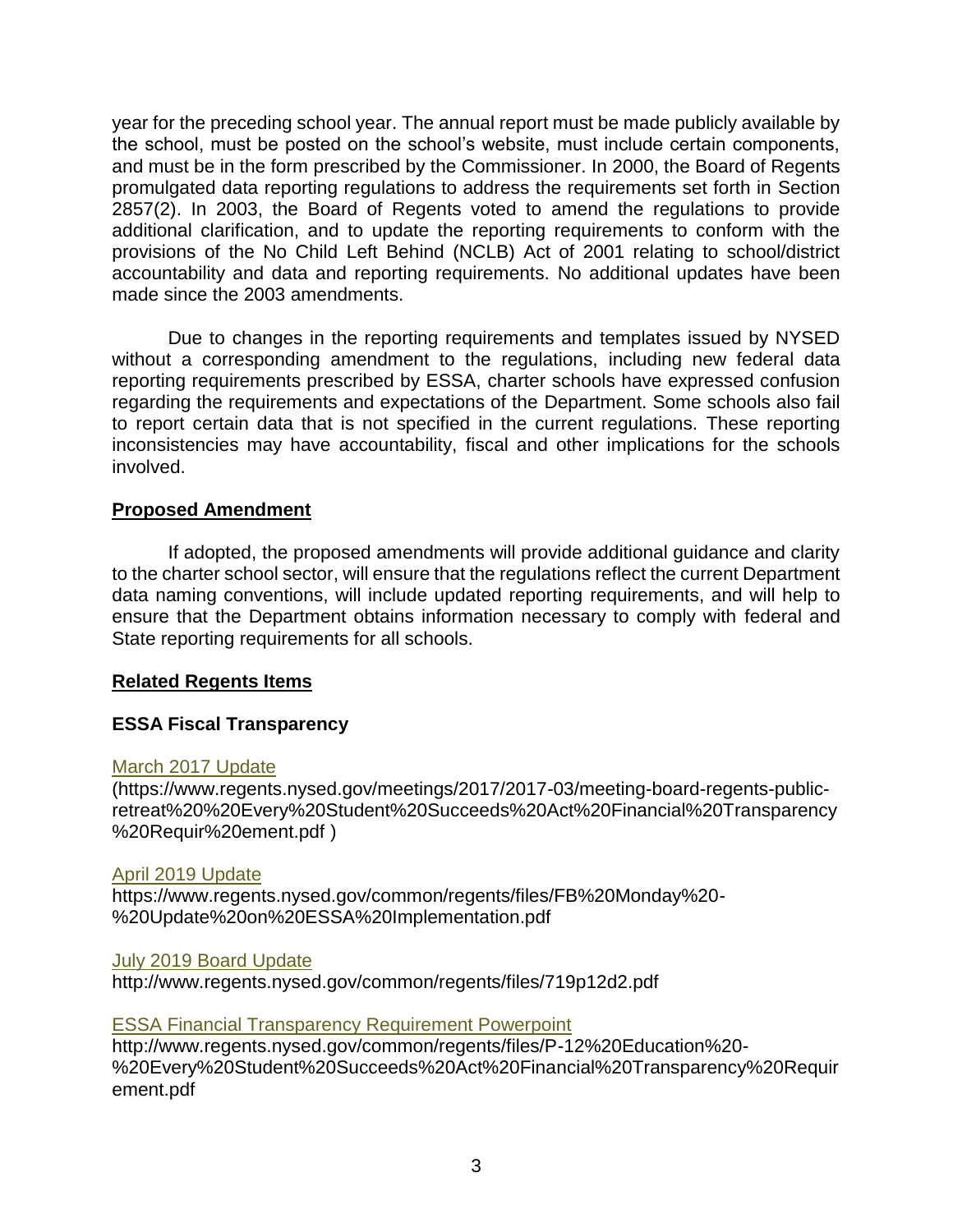# **Section 119.3 of the Rules of the Board of Regents**

[June 2003](https://www.regents.nysed.gov/meetings/2003Meetings/June2003/0603emscd3.htm)

https://www.regents.nysed.gov/meetings/2003Meetings/June2003/0603emscd3.htm

[July 2003](https://www.regents.nysed.gov/meetings/2003Meetings/July2003/0703brca2.htm)

https://www.regents.nysed.gov/meetings/2003Meetings/July2003/0703brca2.htm

## **Recommendation**

Not applicable.

## **Timetable for Implementation**

It is anticipated that the proposed rule will be presented to the Board of Regents for permanent adoption at the May 2020 Regents meeting, after publication of the proposed rule in the State Register and expiration of the 60-day public comment period required under the State Administrative Procedure Act.

**Attachments**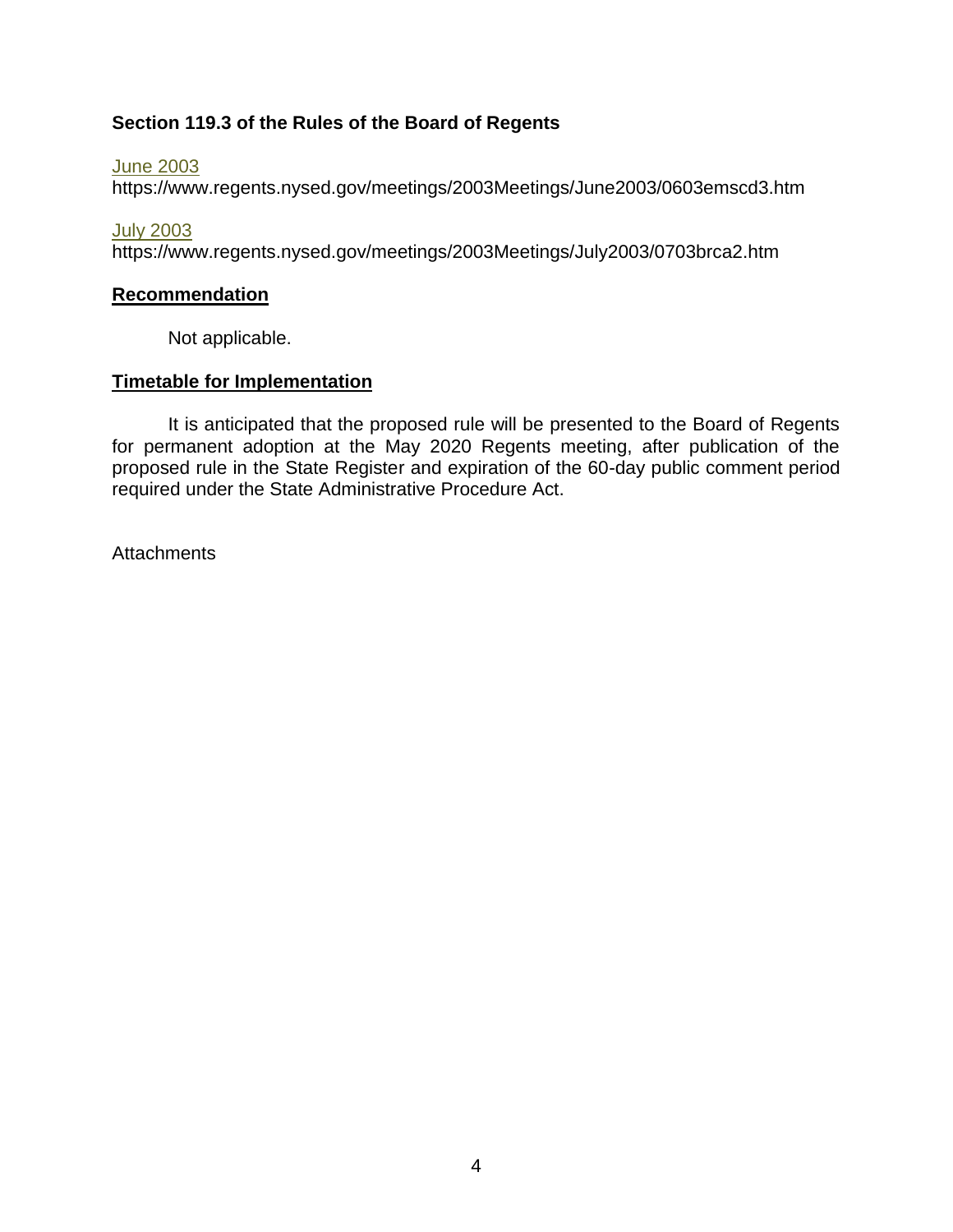#### **Attachment A**

AMENDMENT TO THE REGULATIONS OF THE COMMISSIONER OF EDUCATION Pursuant to sections 101, 206, 207, 305 and 2857 of the Education Law:

1. Section 119.3 of the Regulations of the Commissioner of Education is amended to read as follows:

Section 119.3. Charter school reporting requirements

No later than the first day of August of each year, each charter school shall submit to the Board of Regents and to the charter entity an annual report for the preceding school year, which shall include a charter school report card comprising the data set forth in subdivisions (a)-[(c)] (d) of this section.

(a) Basic school information, forms and records. Each charter school shall report to the commissioner, in a time and format prescribed by the commissioner, basic school information data, including but not limited to the data required of other public schools, required by Federal law or regulation, and any other data elements prescribed by the commissioner.

(b) [Basic educational] Student and staff data. Each charter school shall report to the commissioner the following data at a time and in a format prescribed by the commissioner:

(1) student enrollment by grade, gender, and race/ethnicity, and other subgroup populations as defined by the Department;

 $(2)$  ...

(3) professional qualifications of each teacher [and], classes taught by each teacher, and any other staff data elements required for state and federal reporting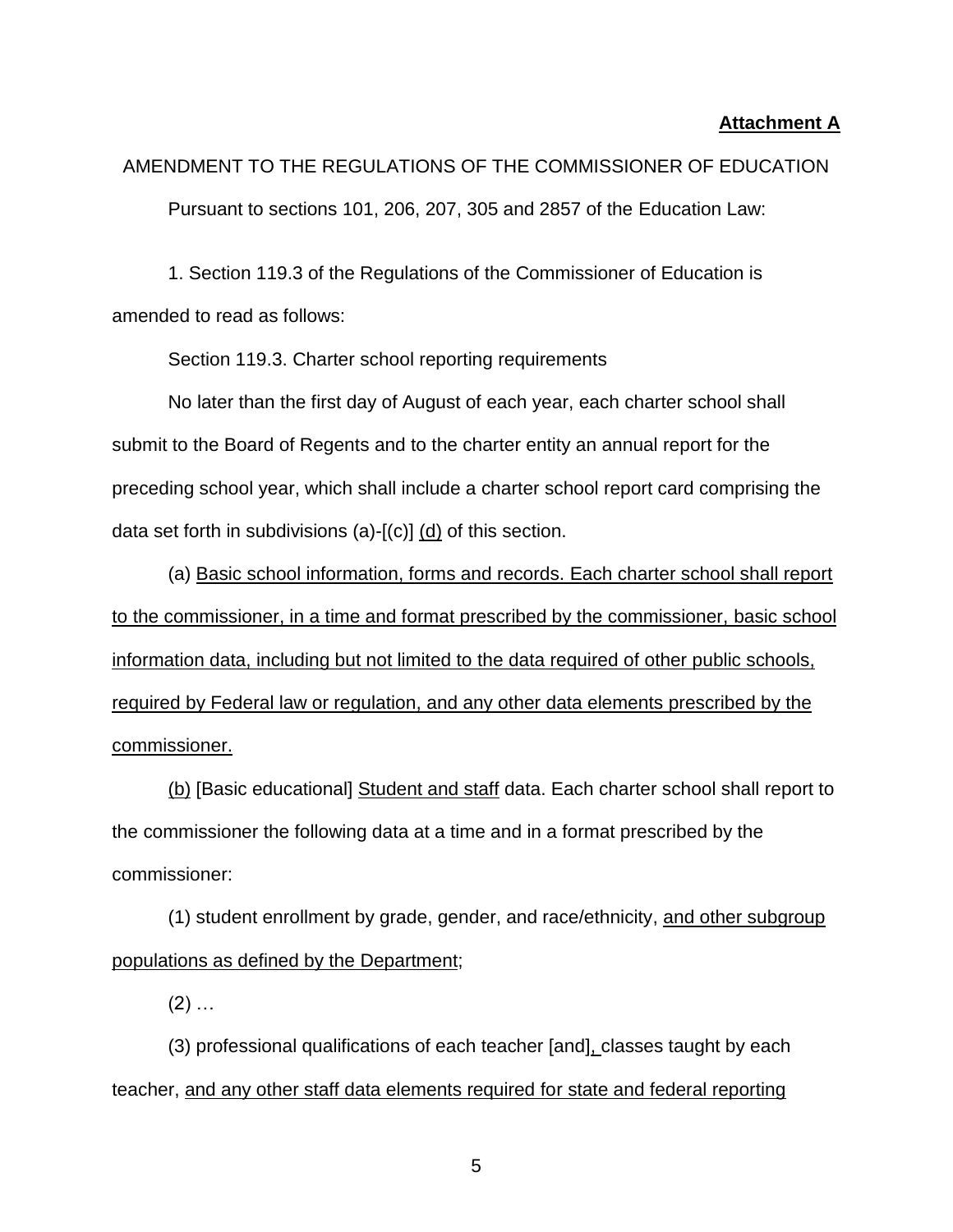purposes, data required by section 80-1.9 of this Chapter, and other such data as prescribed by the commissioner;

(4) [ the number of]data concerning students with limited English proficiency;

 $(5)$  ...

(6) data on technological and media resources; [and]

(7) student attendance and suspension data; and

(8) any additional information prescribed by the commissioner comparable to the data required of the public schools or required by Federal or State law or regulation.

[(b)] (c) Report of academic performance. Each charter school shall report to the commissioner the following data, in a format prescribed by the commissioner:

 $(1)$ …

 $(i)$  …

(ii) [Identification of race/ethnicity. Each student record submitted for the 2002-03 and 2003-04 school years must indicate to which of the following racial/ethnic groups the student belongs: American Indian or Alaskan Native, Black (not Hispanic origin), Asian or Pacific Islander, Hispanic or White (not Hispanic origin). Beginning with the 2004-05 school year, each student record must contain information in the format required by the commissioner and indicating whether the student is Hispanic and indicating to which of the following racial groups the student belongs: White, Black or African American, Asian, American Indian or Alaskan Native, Native Hawaiian or other Pacific Islander.

(iii)] Before submitting each file, the principal of the charter school shall certify that the [file] data submitted is complete and accurate and that the principal has had an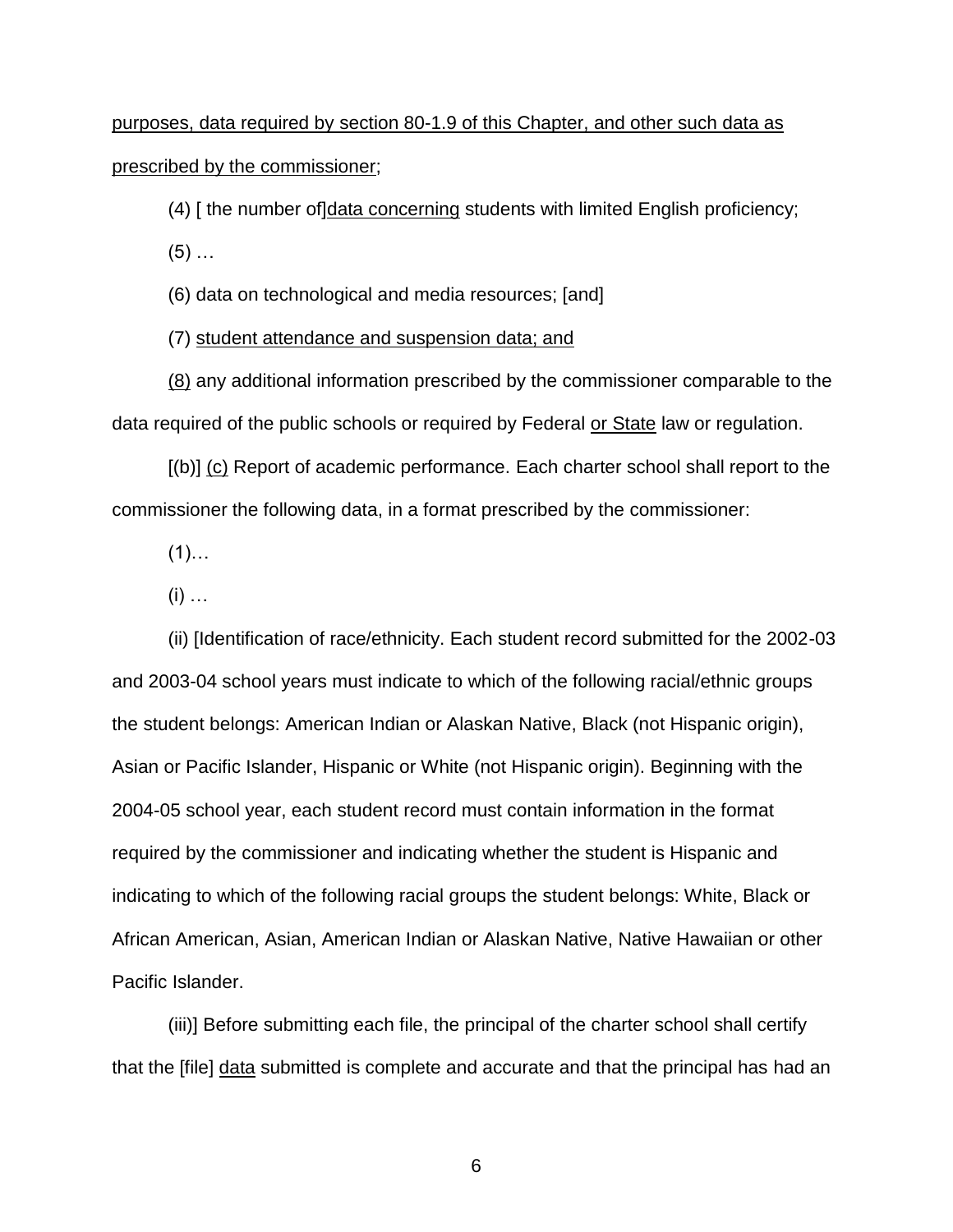opportunity to review the summary report for the charter school, based on the file and generated using Department-approved software.

[(iv)] (iii) The charter school files on record in the Department on the dates specified by the commissioner shall be used for all public reporting, including that pursuant to this section and for determining school/district accountability pursuant to section 100.2(p) of this Title.

[(v)](iv) The student files shall contain any additional information the commissioner may deem necessary and must be reported in a manner set forth by the department.

 $(2)$  ...

 $(3)$  ...

(4) student attendance and suspension data;

 $(5)$  ...

(6) any additional information prescribed by the commissioner comparable to data required of the public schools or required by Federal or State law or regulation.

[(c)] (d) Report of fiscal performance. [Each] For school years prior to the 2019-2020 school year, each charter school shall report the following data, in a format prescribed by the commissioner:

(1) Revenues.

(i) Revenues from State sources, which shall mean any State-funded grants or other apportionments paid directly to the charter school by the State of New York.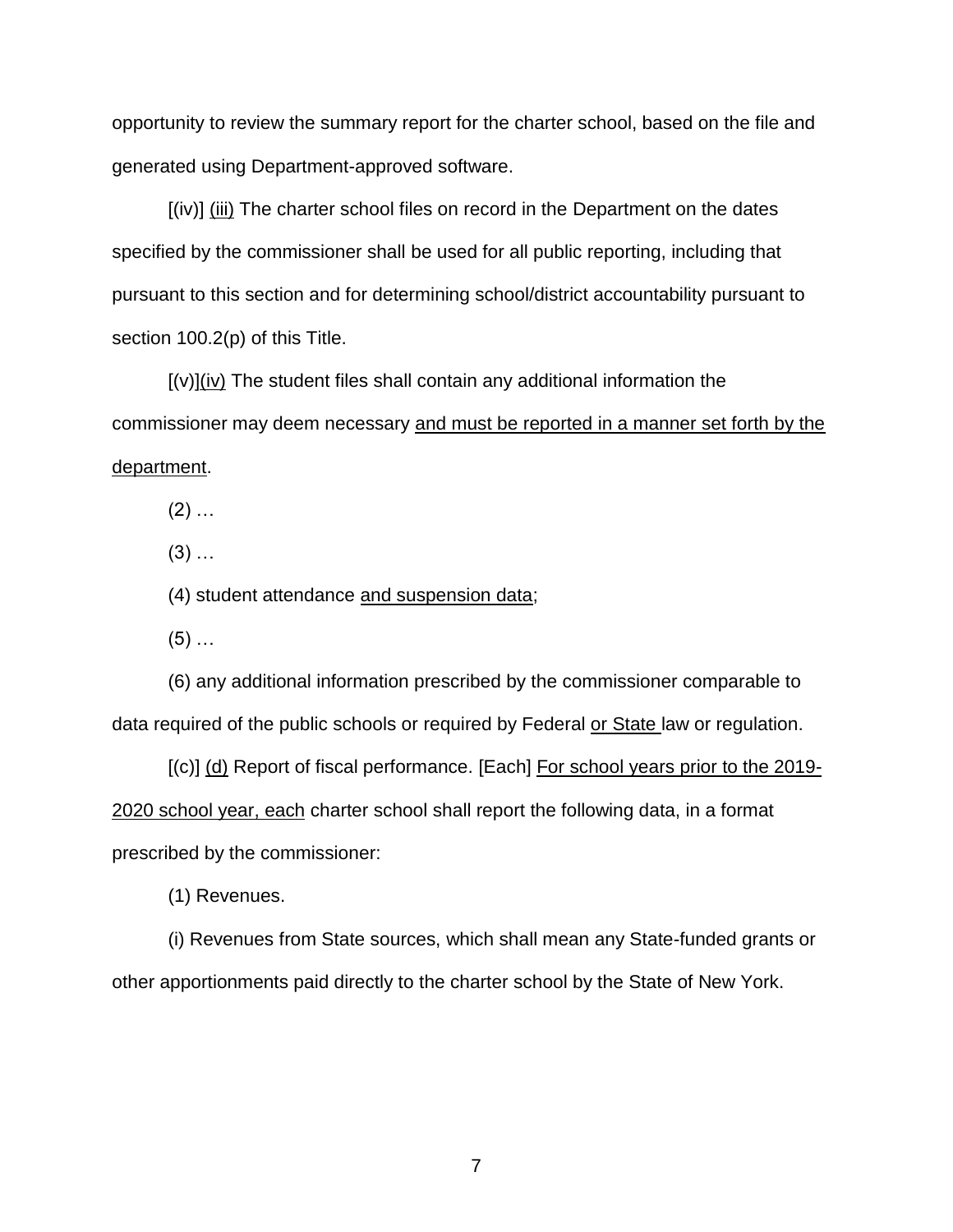(ii) Revenues from Federal sources, which shall mean any federally funded grants or other apportionments paid directly to the charter school by the Federal government or by the State of New York.

(iii) Basic operating revenues received from public school districts ,which shall mean payments received by the charter school from public school districts based on the product of the adjusted expense per pupil and the current year resident enrollment in the charter school for all public school districts with resident pupils attending the charter school as such product is defined in section 119.1(d)(3)(i) of this Part, or based on any such reduced amounts payable to the charter school by a public school district pursuant to an agreement between the charter school and the charter entity as set forth in the charter.

(iv) Revenues received from public school districts as State aid attributable to pupils with disabilities, which shall mean any payments received from public school districts representing State aid attributable to a student with a disability attending a charter school as defined in section 119.1(b)(8) of this Part.

(v) Revenues received from public school districts as Federal aid attributable to pupils with disabilities, which shall mean any payments received from public school districts representing Federal aid attributable to a student with a disability attending a charter school as defined in section 119.1(b)(8) of this Part.

(vi) Other revenues from other public school districts, which shall mean any payments received from public school districts other than those revenues defined in subparagraph (iii), (iv) or

(v) of this paragraph.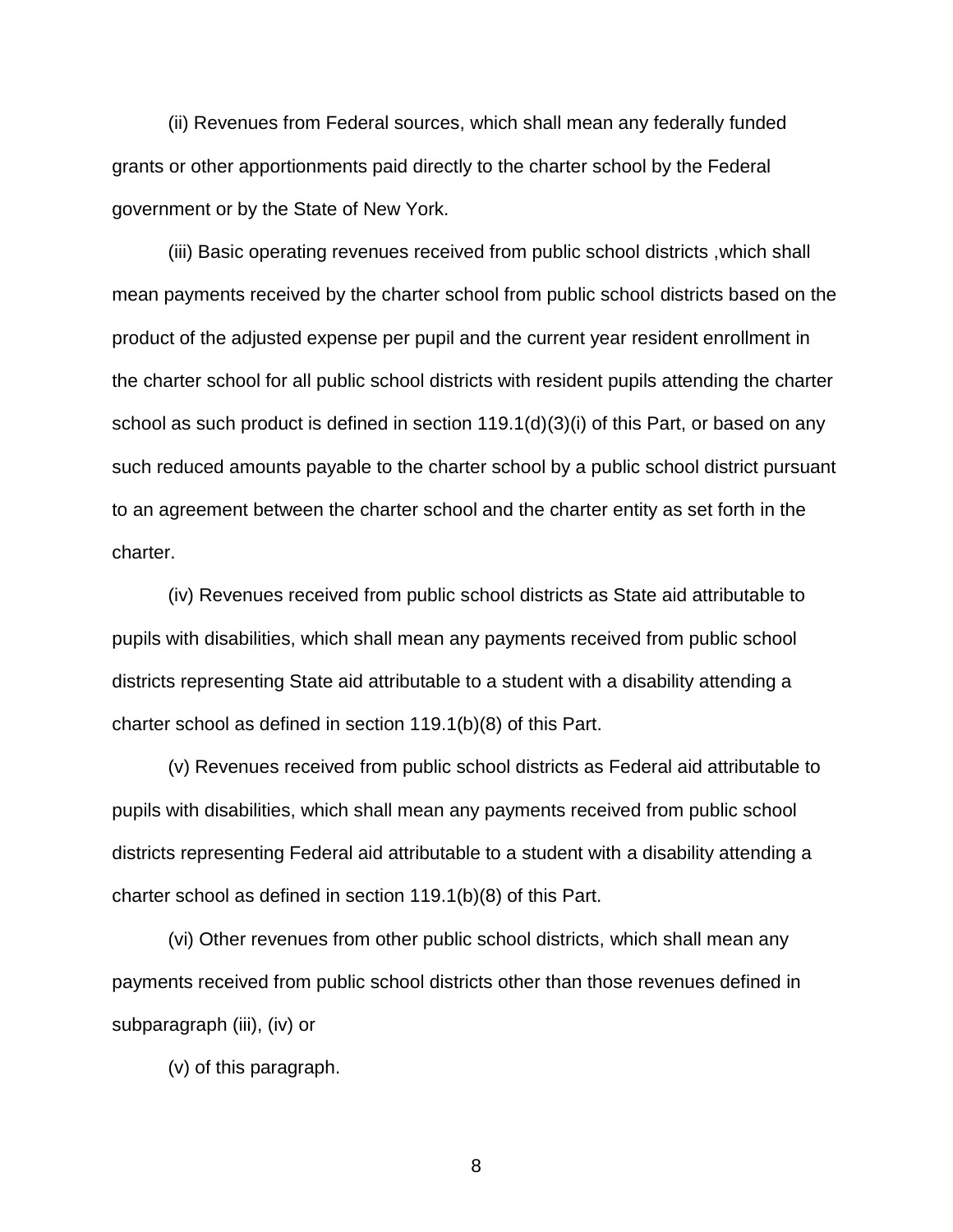(vii) All other revenues, which shall mean any revenues received by the charter school other than those revenues defined in subparagraph (i), (iii), (iii), (iv), (v) or (vi) of this paragraph.

(2) Expenditures.

(i) Salaries, which shall mean the sum of the compensation paid to employees of the charter school for services performed in relation to those activities defined in paragraph (3) of this subdivision exclusive of the amounts paid for employee benefits. Salaries shall be reported by specific activity.

(ii) Employee benefits, which shall mean the charter school employer's share of any retirement, social security, workers' compensation, life insurance, unemployment insurance, disability insurance, hospital insurance, medical insurance, dental insurance, union welfare benefits or other benefits provided to the employees of the charter school as a condition of employment.

(iii) Other expense for specific activities, which shall mean any expenditures of the charter school related to those activities defined in paragraph (3) of this subdivision exclusive of salaries, employee benefits, debt service, operation and maintenance, capital expenditures, or expenditures for school lunch. Such other expense shall be reported by specific activity.

(iv) Debt service, which shall mean any expenditures for principal and interest on long term and short term obligations issued by the charter school.

(v) School lunch, which shall mean any expenditures associated with providing breakfast, milk or lunch to pupils attending the charter school.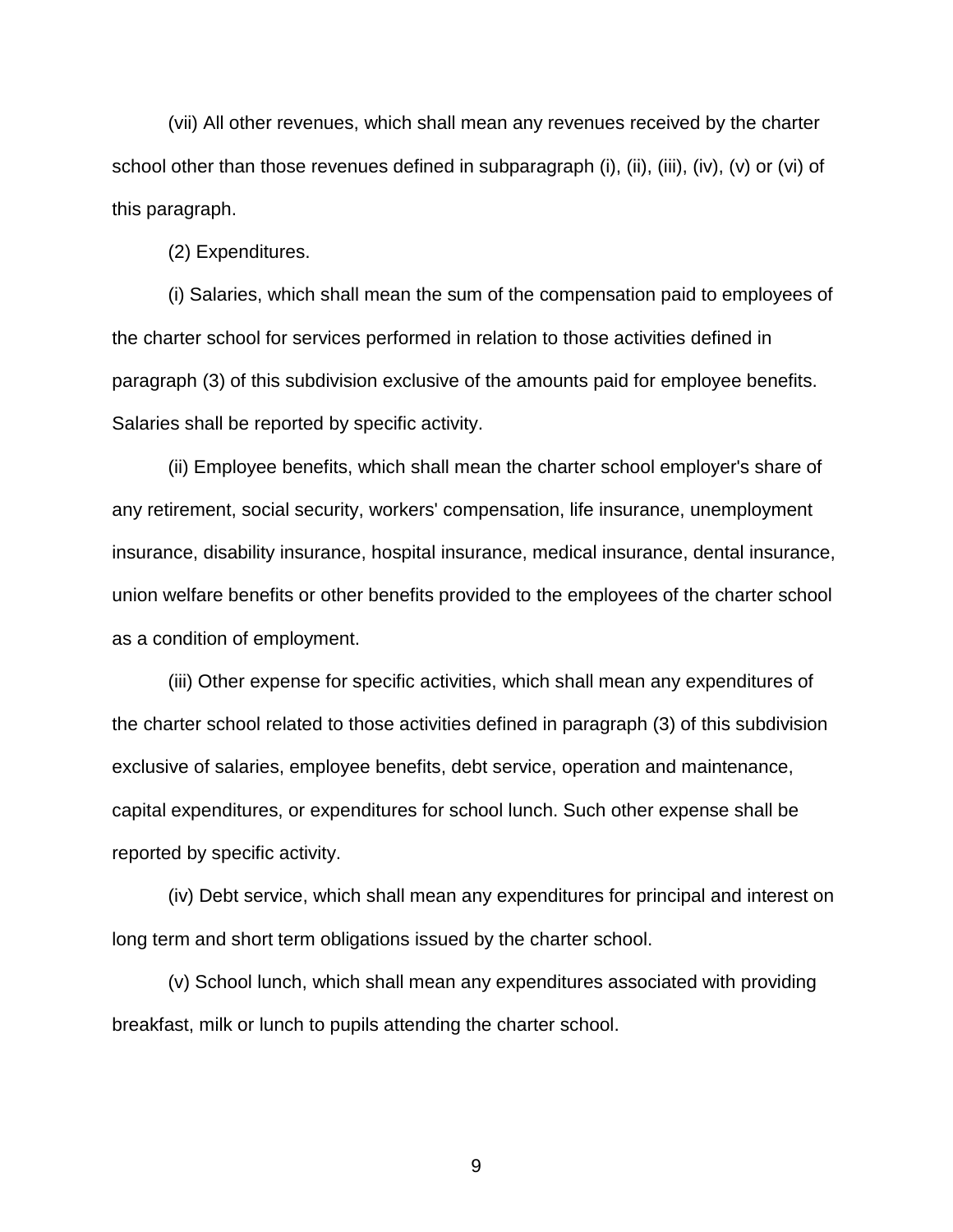(vi) Capital expense, which shall mean any capital outlay expenditures related to construction projects associated with the charter school.

(3) Salaries and other expense for specific activities shall be reported by the following activity classifications:

(i) General administration, which shall mean the administration and management of the charter school including, but not restricted to activities of the offices of the chief school officer, the treasurer, the finance or business officer, the purchasing unit, the employee personnel officer, the records management officer, or a public information and services officer. General administration also includes those administrative and management services provided by other organizations or corporations on behalf of the charter school for which the charter school pays a fee or other compensation. Direct administration of the instructional programs and services of the charter school and direct supervision of the instructional staff should not be included as general administration.

(ii) Instructional supervision, which shall mean the direct administration and management of the instructional programs and services of the charter school and the direct supervision of instructional staff, including, but not restricted to such functions as the office of a building principal, curriculum development, curriculum supervision, instructional research, planning and evaluation, and in-service training of the instructional staff of the charter school.

(iii) All other instruction, which shall mean those activities and functions related to the instructional programs and services of the charter school that are not related to instructional supervision, including, but not restricted to teaching of regular pupils,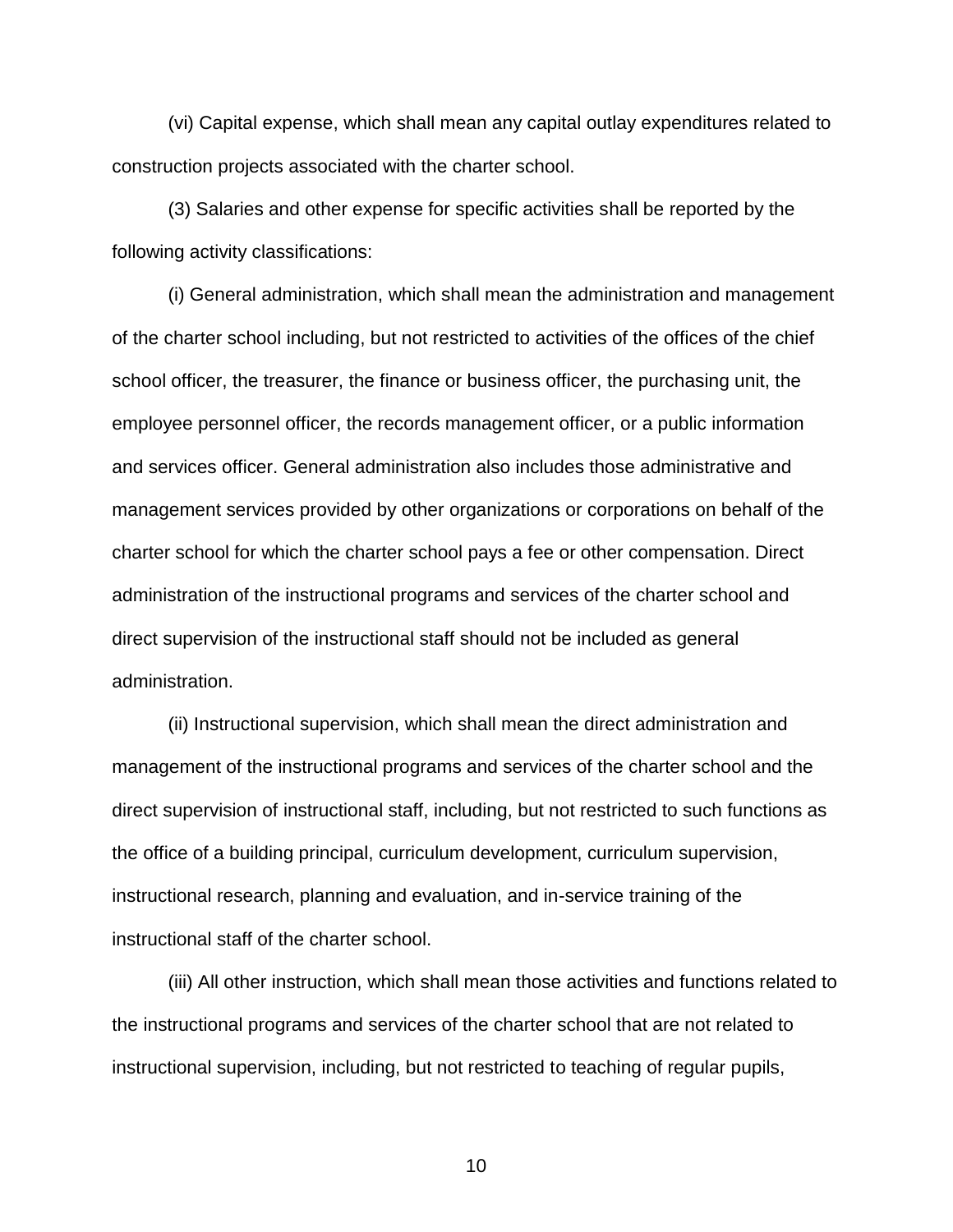school library and audiovisual services, educational television, and computer assisted instruction.

(iv) Pupil services ,which shall mean all pupil personnel services provided by the charter school, including, but not restricted to the functions of an attendance office, a guidance office, pupil health services, pupil psychological services, social work services, co-curricular activities, and interscholastic athletics.

(v) Services for pupils with disabilities, which shall mean those special education programs and services provided by the charter school to pupils with disabilities as specified in an individualized education program recommended by a committee on special education and approved by the board of education.

(vi) Pupil transportation services, which shall mean transportation services provided by the charter school to pupils attending the charter school, including, but not restricted to transportation to and from the charter school and the child's residence, transportation on field trips, and transportation to extracurricular activities or interscholastic events.

(vii) Community services, which shall mean community recreation programs, youth programs and other civic services provided by the charter school.

(viii) Operation and maintenance, which shall mean the repair, operating and maintenance services and programs required to maintain safe, secure and healthy facilities and learning environments for the charter school staff and students.

(4) Measures of per pupil expenditures.

(i) Enrollment, which shall mean enrollment for the preceding school year as defined in section 119.1(b)(3) of this Part.